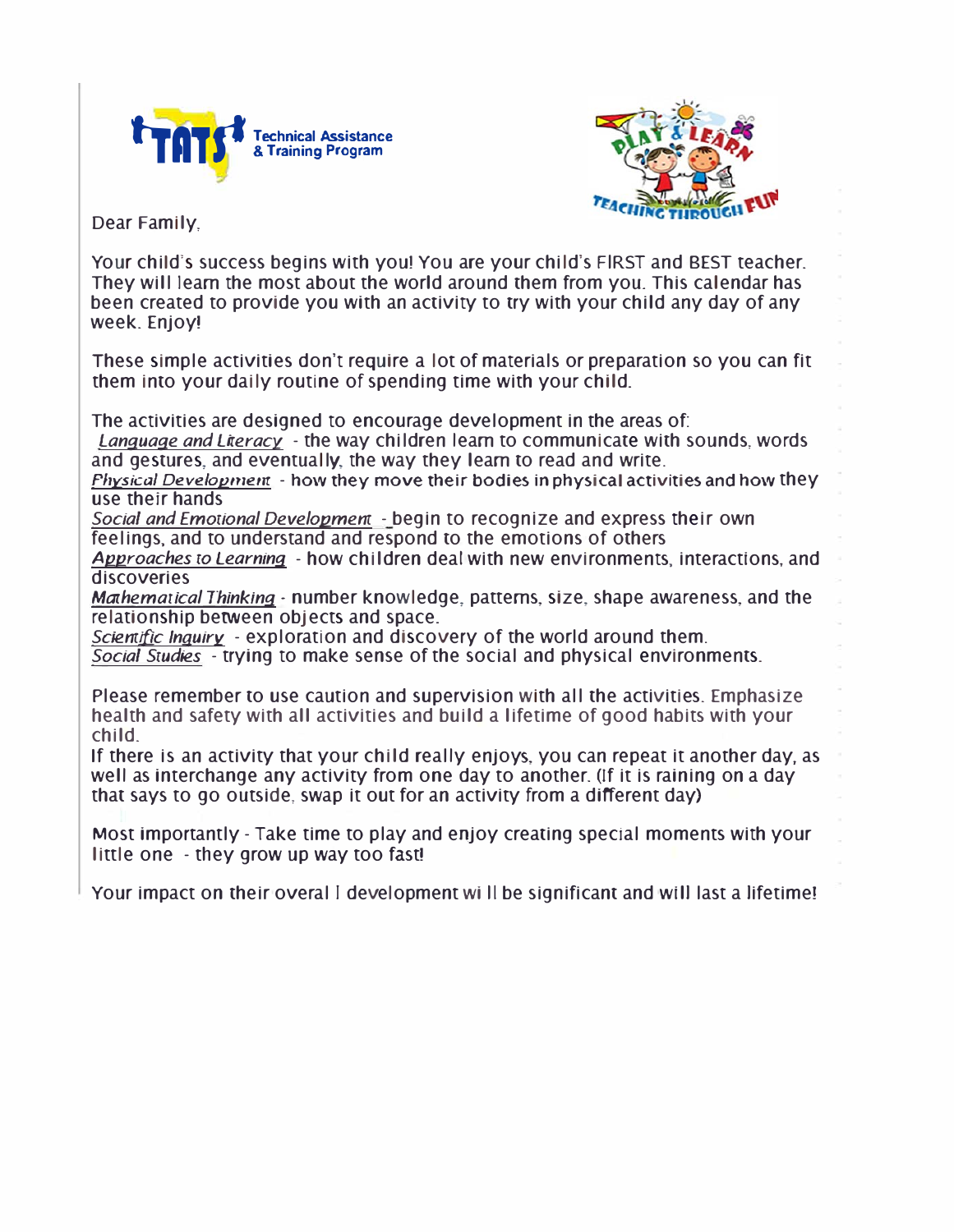| Activities for Month 1                                                                                                               |                                                                                                                                                                                |                                                                                                          |                                                                                                                                       |                                                                                                                                                             | <b>Technical Assistance<br/>&amp; Training Program</b>                                                                                                 |                                                                                                       |
|--------------------------------------------------------------------------------------------------------------------------------------|--------------------------------------------------------------------------------------------------------------------------------------------------------------------------------|----------------------------------------------------------------------------------------------------------|---------------------------------------------------------------------------------------------------------------------------------------|-------------------------------------------------------------------------------------------------------------------------------------------------------------|--------------------------------------------------------------------------------------------------------------------------------------------------------|-------------------------------------------------------------------------------------------------------|
| <b>SUNDAY</b>                                                                                                                        | <b>MONDAY</b>                                                                                                                                                                  | TUESDAY                                                                                                  | <b>WEDNESDAY</b>                                                                                                                      | THURSDAY                                                                                                                                                    | <b>FRIDAY</b>                                                                                                                                          | <b>SATURDAY</b>                                                                                       |
| Get Ready for                                                                                                                        | Classification - grouping and<br>sorting objects by color, size,                                                                                                               |                                                                                                          | 1                                                                                                                                     | $\overline{2}$                                                                                                                                              | 3                                                                                                                                                      | 4                                                                                                     |
| Through Play                                                                                                                         | shape, and use - are skills that<br>math. Let your child help with<br>sorting objects such as spoons<br>color. **Make it fun!**                                                | will help children in reading and<br>and forks, fruits and veggies by                                    | Have your child point<br>their:<br>elbow, wrist, nose,<br>hand                                                                        | Talk about greeting<br>others. Practice<br>methods such as<br>waving, elbow bump,<br>smiling, saying hello.                                                 | Play the "No<br>touching" game.<br>Walk past objects<br>and furniture without<br>touchina.                                                             | Together with your<br>child, name 4 animals<br>that live in a tree.                                   |
| 5                                                                                                                                    | 6                                                                                                                                                                              | 7                                                                                                        |                                                                                                                                       | 9                                                                                                                                                           | 10                                                                                                                                                     | 11                                                                                                    |
| Name the fruits in your<br>refrigerator.                                                                                             | Cut the letters in your<br>name out of a<br>magazine or<br>newspaper. Glue<br>them to make your<br>name.                                                                       | Sing the ABC Song.<br>Point to the letters on<br>the chart that is<br>attached to this<br>packet.        | An ice cube is cold.<br>Talk with you child<br>about hot and have<br>your child name 5<br>things that are hot.                        | Find h ]b[ g h UhUfY<br>orange, blue, black,<br>white                                                                                                       | Have your child find<br>things that are<br>shaped like an<br>orange.                                                                                   | Look outside. Talk to<br>vour child about what<br>the is weather like<br>today.                       |
| 12                                                                                                                                   | 13                                                                                                                                                                             | 14                                                                                                       | 15                                                                                                                                    | 16                                                                                                                                                          | 17                                                                                                                                                     | 18                                                                                                    |
| Together with your<br>child, name some<br>healthy foods.                                                                             | Close your eyes and<br>pick a crayon. Name<br>something that is the<br>same color as the<br>crayon you picked.<br>Repeat                                                       | travel to the store.                                                                                     | Is it morning,<br>Name 3 ways you can afternoon, or evening.<br>What is your favorite<br>time of the day.                             | Bounce a ball. Count<br>how many times you<br>can bounce the ball<br>with your right hand?<br>Your left hand?                                               | Make a tea party or a<br>picnic for your child<br>and their stuffed<br>animals/dolls.                                                                  | Name something you<br>can see with your<br>sense of sight.<br>Describe it.                            |
| 19                                                                                                                                   | 20                                                                                                                                                                             | 21                                                                                                       | 22                                                                                                                                    | 23                                                                                                                                                          | 24                                                                                                                                                     | 25                                                                                                    |
| Have your child name<br>something you like to<br>do outside. Have<br>him/her draw a picture<br>about it.                             | Go outside with your<br>child. Find a plant<br>that is tall. Find a<br>plant that is short.                                                                                    | Together with your<br>child, name some<br>things you can hear<br>with your sense of<br>hearing.          | If you could get on a<br>plane and go<br>anywherewhere<br>would you go? Draw<br>a picture.                                            | Use your sense of<br>touch. Find<br>something that is<br>bumpy. Find<br>something that is<br>smooth. 8cbffi<br>Zcf[ Yh K Ug\ \UbXg'                         | Talk about feelings<br>with your child. In<br>front of a mirror make with lots of paper,<br>"happy, sad, mad,<br>surprised, scared"<br>faces together. | Doodle with your<br>child. Provide them<br>thick pencils and<br>crayons to create and<br>doodle away. |
| 26                                                                                                                                   | 27                                                                                                                                                                             | 28                                                                                                       | 29                                                                                                                                    | 30                                                                                                                                                          | 31<br>1650-19                                                                                                                                          |                                                                                                       |
| With colored<br>vegetables or fruits<br>have your child<br>separate the colors<br>into different piles and<br>talk about the colors. | Make a book with your<br>child. It is a story book.<br>so have your child tell<br>you a story and write it<br>in the book. Try to<br>write in it daily and<br>read at bedtime. | Have your child help<br>you sort g\UdYg cf<br>We'cfg" I gY'dUdYf<br>d'UhYgžbUd ]bgžcf<br>WH ci hig\UdYg" | In your conversations<br>or when looking at a<br>book use position<br>words like "in, out,<br>under, on, beside, in<br>front of" etc. | Have a "yellow" day.<br>Wear something yellow.<br>Find yellow things in<br>your home. Eat yellow<br>foods like (banana,<br>pineapple, eggs, cereal<br>etc.) | Name a variety of<br>farm or zoo animals<br>and talk about<br>whether they are big<br>or small.                                                        | <b>PLAY DOUGH FACES</b>                                                                               |
| $\overline{2}$                                                                                                                       | 3                                                                                                                                                                              | <b>Notes</b>                                                                                             |                                                                                                                                       |                                                                                                                                                             |                                                                                                                                                        |                                                                                                       |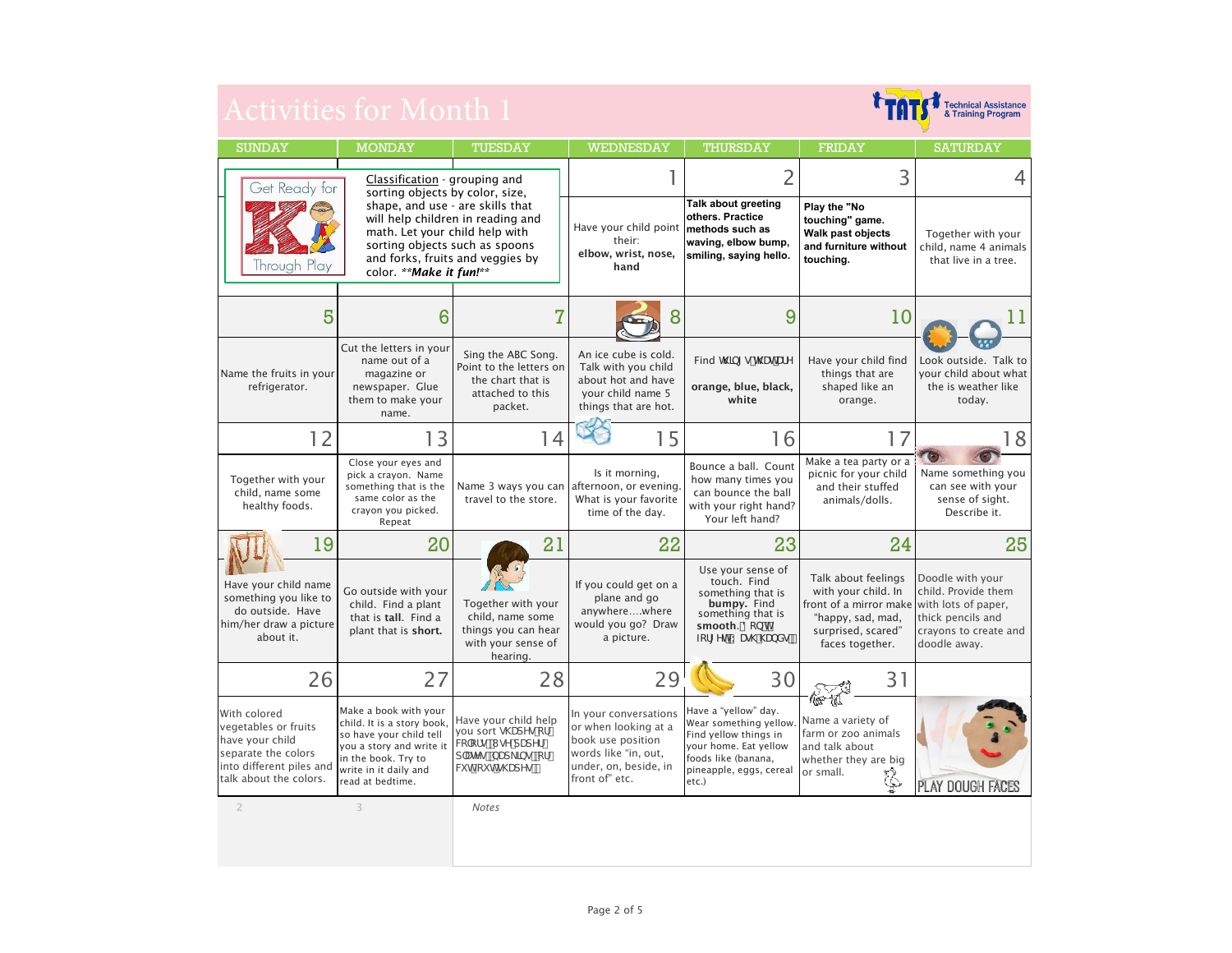| <b>Activities for Month 2</b>                                                                                                                |                                                                                                                                                                    |                                                                                                                                  |                                                                                                                                                       |                                                                                                                                                                                                                |                                                                                                                                                                     |                                                                                                                                                |
|----------------------------------------------------------------------------------------------------------------------------------------------|--------------------------------------------------------------------------------------------------------------------------------------------------------------------|----------------------------------------------------------------------------------------------------------------------------------|-------------------------------------------------------------------------------------------------------------------------------------------------------|----------------------------------------------------------------------------------------------------------------------------------------------------------------------------------------------------------------|---------------------------------------------------------------------------------------------------------------------------------------------------------------------|------------------------------------------------------------------------------------------------------------------------------------------------|
| <b>SUNDAY</b>                                                                                                                                | <b>MONDAY</b>                                                                                                                                                      | TUESDAY                                                                                                                          | WEDNESDAY                                                                                                                                             | THURSDAY                                                                                                                                                                                                       | <b>FRIDAY</b>                                                                                                                                                       | <b>SATURDAY</b>                                                                                                                                |
| Get Ready for<br>hrough                                                                                                                      | Recognizing emotions in themselves<br>and others is an important skill for<br>children. Being able to understand<br>emotions will help them learn<br>self-control. |                                                                                                                                  | the bathroom.                                                                                                                                         | Help your child become<br>more independent in daily<br>routines such as washing and<br>drying hands, using tissues to<br>wipe face and nose, and using                                                         |                                                                                                                                                                     | Pull the shoes out of<br>your closet. Sort<br>them by color with<br>your child. Sort them<br>by type (dress, play,<br>velcro, tie)             |
| $\overline{2}$                                                                                                                               | 3                                                                                                                                                                  | 4                                                                                                                                | 5                                                                                                                                                     | 6                                                                                                                                                                                                              | $\overline{I}$                                                                                                                                                      | 8                                                                                                                                              |
|                                                                                                                                              |                                                                                                                                                                    | Go for a walk and see<br>how many different<br>birds you can see. Look<br>up the birds in a bird<br>book for a close up<br>look. | Mix a combination of<br>crackers, cereals,<br>pretzels etc. Then ask<br>your child to sort<br>through the snack,<br>matching them and<br>eating them. | Place old crayons in a<br>bag and place outside<br>to see how the sun will<br>melt them. When soft<br>combine them into a<br>ball. Cool, then color<br>with the ball.                                          | Have your child help to set<br>the table for a meal. Show<br>them where everything<br>goes. Talk about the<br>names of everything and<br>who sits where.            | Write your child's name<br>on a paper in pencil or<br>highlighter. And Then<br>have them trace over<br>the letters with a crayon<br>or marker. |
| 9                                                                                                                                            |                                                                                                                                                                    |                                                                                                                                  | 12                                                                                                                                                    | 13                                                                                                                                                                                                             | 14                                                                                                                                                                  | 15                                                                                                                                             |
| March across the room in your yard or JbgJXY<br>with you child. Count<br>while you march.                                                    | Have a picnic outside<br>nci f'\ci gY when you<br>have a gdYVW 'snack"                                                                                             | Have your family<br>stand in a line. Who<br>is tallest? Who is<br>shortest?                                                      | Put the word "cup"<br>and "cake" together.<br>What word does it<br>make? (cupcake)                                                                    | Play beauty salon, let<br>your child do your<br>hair; spray your hair<br>with water, comb,<br>brush, put in<br>barrettes etc.                                                                                  | Talk about rhyming words<br>words that sound the<br>same. See how many<br>words rhyme with "late".<br>Write them down to show<br>your child what they look<br>like. | Have an "orange" day.<br>Wear something orange.<br>Eat orange foods (e.g.:<br>oranges, cheese,<br>carrots) Play I spy                          |
| 16                                                                                                                                           | 17                                                                                                                                                                 | 18                                                                                                                               | 19                                                                                                                                                    | 20                                                                                                                                                                                                             | 21                                                                                                                                                                  | 22                                                                                                                                             |
| Have your child think<br>about their favorite<br>book. Have them try<br>to retell the story.                                                 | Find a ball. Play catch blanket in the shade.<br>with your child.                                                                                                  | Read a book with your<br>child outside on a<br>Use different voices for<br>the different characters<br>in the book.              | were scared. Draw a<br>picture of yourself<br>when you were<br>scared.                                                                                | Talk about a time you With a sheet ask your child<br>to hold the corners of one<br>end and then you hold the<br>others. Make the sheet go<br>up and down like a<br>parachute. Give a ball or<br>animal a ride! | Talk about the feeling of<br>being angry. What is okay<br>to do when you are angry<br>(to talk about it) and what<br>not to do (hit, yell, throw<br>things etc.)    | Try some stretching<br>exercises together. Touch<br>your toes and reach to the<br>sky. Reach to your sides<br>and stretch your legs            |
| 23                                                                                                                                           | 24                                                                                                                                                                 | 25                                                                                                                               | 26                                                                                                                                                    | 27                                                                                                                                                                                                             | 28                                                                                                                                                                  | 29                                                                                                                                             |
| A turtle is slow.<br>Together think of<br>animals that are fast.                                                                             | Put the words "rain" and<br>"bow" together. What<br>word does it make?<br>(rainbow)                                                                                | Look outside. Talk<br>about what the<br>weather is like today.                                                                   | Talk together about<br>what to do to help a<br>friend that is<br>sad.                                                                                 | Practice hand washing with<br>your child: before meals,<br>after meals, after coughing<br>or sneezing or wiping<br>nose, after using the toilet,<br>or coming in from outside.                                 | Play and sing "Ring<br>around the Rosie"<br>together.<br>around the rosie                                                                                           | Read a story together<br>that has some fun<br>rhymes in it (like a<br>book of Dr. Seuss, or<br>nursery rhymes).                                |
| 30                                                                                                                                           |                                                                                                                                                                    |                                                                                                                                  |                                                                                                                                                       |                                                                                                                                                                                                                |                                                                                                                                                                     |                                                                                                                                                |
| Play catch with your child<br>with a medium sized<br>ball. Help them learn<br>how to catch with their<br>hands extended or in<br>their arms. |                                                                                                                                                                    |                                                                                                                                  |                                                                                                                                                       |                                                                                                                                                                                                                |                                                                                                                                                                     |                                                                                                                                                |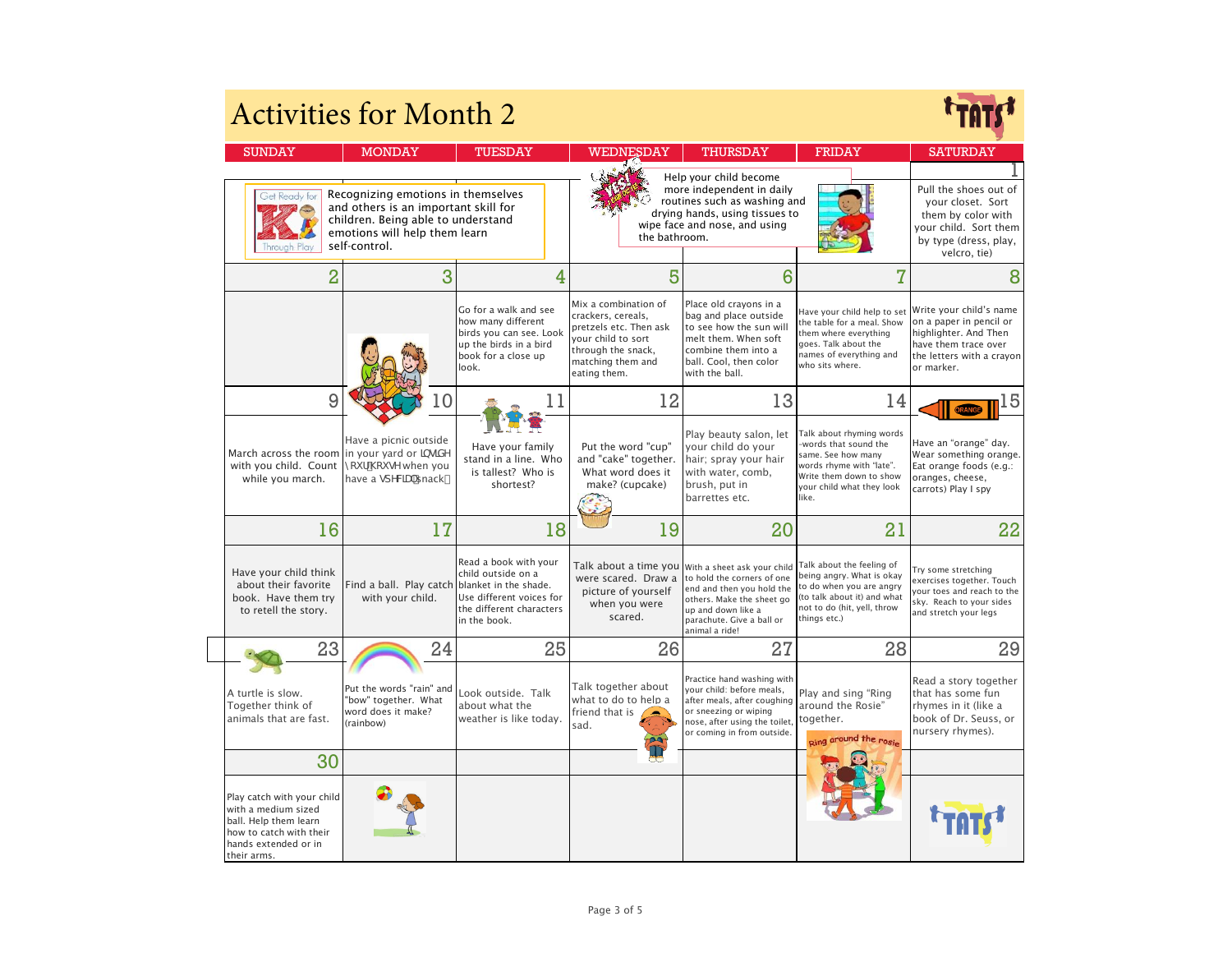| <b>Activities for Month 3</b>                                                                                                                                                                                                |                                                                                                                                                                        |                                                                                                                                                                                                  |                                                                                                                                                                                                                                 |                                                                                                                                                                             |                                                                                                                                        |                                                                                                                                                                               |
|------------------------------------------------------------------------------------------------------------------------------------------------------------------------------------------------------------------------------|------------------------------------------------------------------------------------------------------------------------------------------------------------------------|--------------------------------------------------------------------------------------------------------------------------------------------------------------------------------------------------|---------------------------------------------------------------------------------------------------------------------------------------------------------------------------------------------------------------------------------|-----------------------------------------------------------------------------------------------------------------------------------------------------------------------------|----------------------------------------------------------------------------------------------------------------------------------------|-------------------------------------------------------------------------------------------------------------------------------------------------------------------------------|
| <b>SUNDAY</b>                                                                                                                                                                                                                | <b>MONDAY</b>                                                                                                                                                          | TUESDAY                                                                                                                                                                                          | <b>WEDNESDAY</b>                                                                                                                                                                                                                | THURSDAY                                                                                                                                                                    | <b>FRIDAY</b>                                                                                                                          | SATURDAY                                                                                                                                                                      |
|                                                                                                                                                                                                                              |                                                                                                                                                                        | $\overline{2}$                                                                                                                                                                                   | 3                                                                                                                                                                                                                               | 4                                                                                                                                                                           | 5                                                                                                                                      | 6                                                                                                                                                                             |
|                                                                                                                                                                                                                              | Have a "green" day.<br>Wear something green.<br>Play "I spy something<br>green". Eat green<br>snacks (peas,<br>cucumber, celery, kiwi<br>or honeydew melon,<br>etc)    | Hide a small toy in one<br>hand. Ask your child to<br>quess "which hand it is<br>in?" "this hand or that<br>hand?" or for the older<br>child "my right or left<br>hand?"                         | Sort a deck of cards<br>together, by numbers<br>or by colors or by<br>shapes/suits.                                                                                                                                             | Talk about feelings, act<br>out different emotions<br>and then like charades<br>ask them to quess how<br>you are feeling, by<br>looking at your face<br>and how it changes. | Print your child's<br>name in large letters<br>on a piece of paper<br>and help your child to<br>trace around them.<br>Take deep breath | Make a fort out of<br>cushions, pillows and<br>blankets. Take a<br>flashlight and read a<br>story inside the fort<br>when it is all built.                                    |
| 7                                                                                                                                                                                                                            | 8                                                                                                                                                                      | 9                                                                                                                                                                                                | 10                                                                                                                                                                                                                              | 11                                                                                                                                                                          | 12                                                                                                                                     | 13                                                                                                                                                                            |
| Before bedtime, read<br>your child a story and<br>then ask them "what was Sing the "Wheels on<br>the best part of your day the bus" and do the<br>and what was the part of<br>the day you didn't like?"<br>Share yours also! | actions as you sing.                                                                                                                                                   | Have a "red" day. Wear<br>something that is "red".<br>Look for different<br>things that are red in<br>your home. Eat snacks<br>that are "red" apple,<br>tomato, salsa etc"                       | Give your child an adult family pictures<br>sweater with large<br>buttons to practice<br>fastening and<br>unfastening buttons.                                                                                                  | Look through some<br>together. Talk about<br>what is happening in<br>the pictures. Ask your<br>child who the people<br>are in the pictures also.                            | with your child<br>especially at night or<br>when angry to help<br>them to calm<br>themselves and settle.                              | Practice deep breathing Color in a coloring book<br>together while listening<br>to music. Color<br>according to the<br>rhythm of the music<br>(fast or slow).                 |
| 14                                                                                                                                                                                                                           | 15                                                                                                                                                                     | 16                                                                                                                                                                                               | 17                                                                                                                                                                                                                              | 18                                                                                                                                                                          | 19                                                                                                                                     | 20                                                                                                                                                                            |
| Turn on some dance<br>music. Join your child<br>and dance and make<br>some stuffed<br>animals/dolls dance with<br>vou too!                                                                                                   | Play hide and seek<br>with your child.<br>Encourage them to<br>count to ten or more!                                                                                   | Pretend to be different<br>animals with your child.<br>Slither like a snake.<br>swing like a monkey,<br>walk like an elephant,<br>duck, bear, etc.                                               | Talk about "big" and<br>"little" concepts. Have<br>your child find five<br>things that are<br>smaller than their<br>hand.                                                                                                       | Read a short story with<br>your child. Then ask<br>them to re-tell it back<br>to you, by looking at<br>the pictures and using<br>their own words.                           | Talk about the animals<br>that might be on a farm.<br>Have your child draw one<br>or more of the animals<br>that might be on a farm.   | DFYHYbX d'Umik ]h\ nci f<br>W]'X" DFYHYbX hc [fcWfn<br>g\cd ig]b[ ZccX ]b mcif<br>dUbhfm DfYhYbX hc [ c ]<br>ci hhc YUh'Vma U_]b[<br>a Ybi gž cfXYf]b[ ž UbX<br>gYfj]b[ ZccX" |
| 21                                                                                                                                                                                                                           | 22                                                                                                                                                                     | 23                                                                                                                                                                                               |                                                                                                                                                                                                                                 | 25                                                                                                                                                                          | 26                                                                                                                                     | 27                                                                                                                                                                            |
| Talk about the rules<br>you have in your<br>house, with your child.<br>Talk about the<br>reasons, and what<br>happens if they forget.                                                                                        | Help your child to learn<br>your phone number.<br>Write it out on a card<br>and then help them to<br>memorize it with a<br>tune. Recite everyday<br>till they know it. | Have a "square" day. Draw<br>a square together, cut it<br>out and then look for<br>different shaped objects<br>that are the same. Have a<br>square snack, (a sandwich,<br>cracker, cheese, etc.) | Play "I spy" when<br>reading or looking at<br>a book or a magazine.<br>Say things like "I spy<br>some shoes", etc.                                                                                                              | Talk about "big and<br>little" concepts. See if<br>your child can find<br>five things that are<br>bigger than their<br>hand.                                                | While outside,<br>practice kicking a ball<br>to one another. Be<br>careful not to kick too<br>hard and aim for their<br>feet.          | Try saying tongue<br>twisters with your child<br>like "big blue balloon";<br>'fine fat fish"; "cans of<br>candy kisses" or "mama<br>makes muddy messes<br>Monday"             |
| 28                                                                                                                                                                                                                           | 29                                                                                                                                                                     | 30                                                                                                                                                                                               | 31                                                                                                                                                                                                                              |                                                                                                                                                                             |                                                                                                                                        |                                                                                                                                                                               |
| Blow bubbles outside<br>together. Chase and<br>pop! Practice blowing<br>or use the wind and<br>move your arm.                                                                                                                | Encourage your child to<br>read a book to you -<br>choose a book with<br>mostly pictures and<br>have them tell you what<br>is happening on each<br>page.               | On paper plates, draw<br>different faces with<br>different emotions<br>(happy, silly, sad, mad,<br>sleepy, etc) Draw<br>mustaches, eyebrows,<br>eyeglasses, freckles<br>etc.)                    | Trace a letter on your<br>child's back and see if<br>they can guess which<br>letter it is. If they have<br>trouble, tell them which<br>letter first and then<br>draw it.                                                        |                                                                                                                                                                             |                                                                                                                                        |                                                                                                                                                                               |
|                                                                                                                                                                                                                              |                                                                                                                                                                        | Get Ready for                                                                                                                                                                                    | Give your child lots of fun practice with<br>the letters in his or her name. Some<br>examples are magnetic letters, shaving<br>cream, letter blocks, sand or salt<br>drawing, tracing strokes on large<br>letters. Make it fun! |                                                                                                                                                                             |                                                                                                                                        |                                                                                                                                                                               |